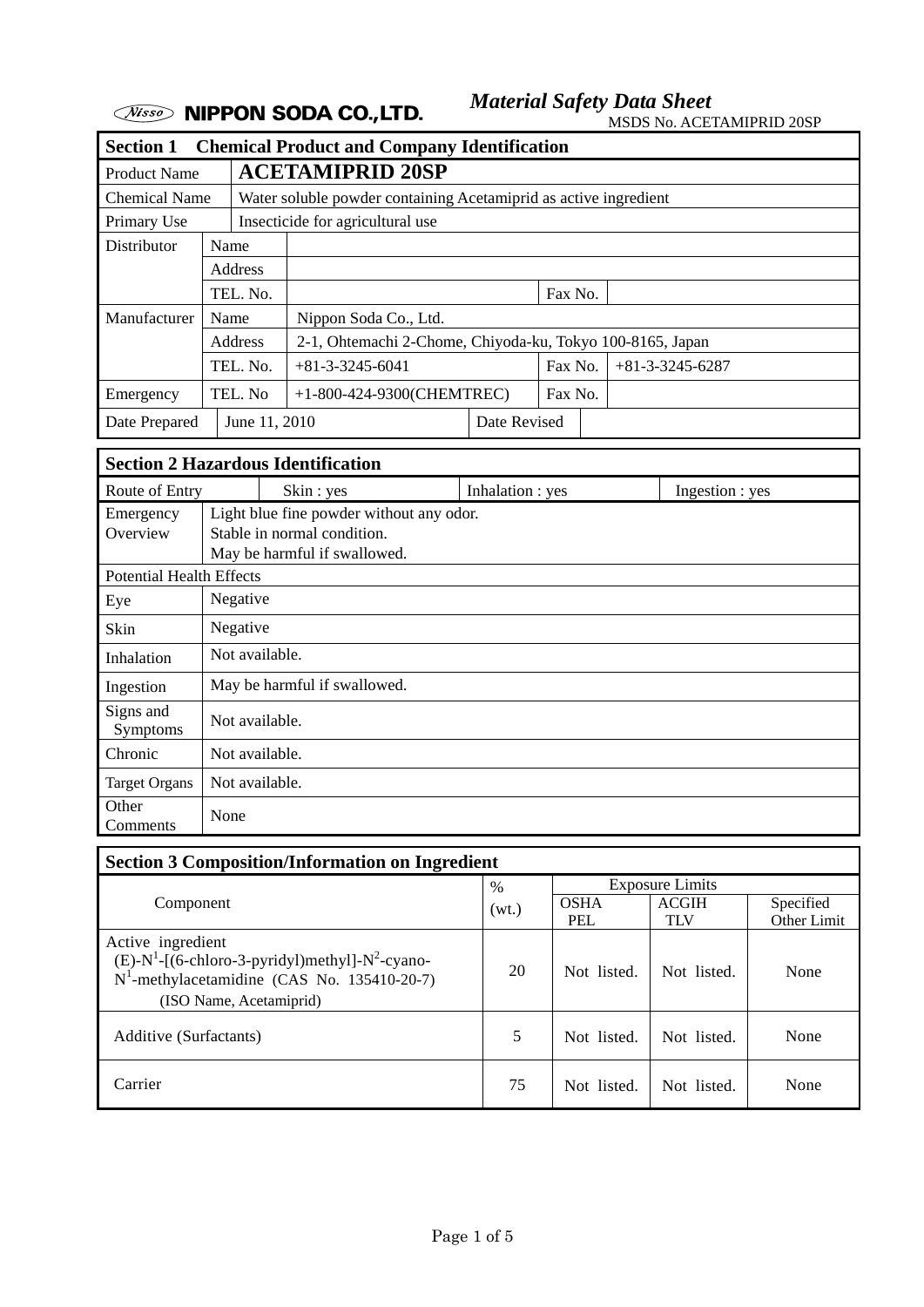| <b>Section 4</b> | <b>First Aid Measures</b>                                                                      |
|------------------|------------------------------------------------------------------------------------------------|
| Eye              | Immediately flush eyes with plenty of water for at least 15min.                                |
|                  | Get medical advice if irritation persists.                                                     |
| Skin             | Wash skin with soap and water while removing contaminated clothing and shoes.                  |
| Inhalation       | Remove to fresh air and keep at rest in a position comfortable for breathing.                  |
|                  | Call a physician.                                                                              |
| Ingestion        | Induce vomiting immediately, as directed by a physician. Wash out mouth with water. Never give |
|                  | anything by mouth to an unconscioua person. Call a physician.                                  |
| Note to          | Not known.                                                                                     |
| Physicians       |                                                                                                |

| <b>Section 5</b>         | <b>Fire Fighting Measures</b>                                                                                                                         |  |  |  |  |
|--------------------------|-------------------------------------------------------------------------------------------------------------------------------------------------------|--|--|--|--|
| Flammable<br>Properties  | Not flammable.                                                                                                                                        |  |  |  |  |
|                          |                                                                                                                                                       |  |  |  |  |
| Unusual Fire &           | Thermal decomposition or combustion may produce harmful and irritant gas/fume such as CO,                                                             |  |  |  |  |
| <b>Explosion Hazards</b> | NO <sub>x</sub> , hydrogen chloride and organic compounds.                                                                                            |  |  |  |  |
| Extinguishing<br>Media   | Water spray, foam, dry chemicals, carbon dioxide.                                                                                                     |  |  |  |  |
| Fire Fighting            | Protective equipment                                                                                                                                  |  |  |  |  |
| <b>Instructions</b>      | Wear self-contained breathing apparatus and complete personal protective equipment.                                                                   |  |  |  |  |
|                          | Fire-Fighting procedure                                                                                                                               |  |  |  |  |
|                          | Move containers away from fire area if it can be done without risk. If impossible to<br>remove containers from fire zone, cool them with water spray. |  |  |  |  |

#### **Section 6 Accidental Release Measures**

Protective equipment

Wear personal protective equipment. Refer to Section 8 for personal protective equipment.

Personal precaution

Avoid raising dust.

Environment precaution

Prevent from releasing it to the environment.

Cleaning procedure

 Obey all Federal, State or local regulations for health & safety and environmental protection when the accidental release is treated.

 Sweep up, place in a bag and hold for waste disposal. Wash spill site with soap and plenty of water after material pick-up is complete.

Do not discharge to river, sea, lake, waterway or sewer systems directly.

|                 | <b>Section 7 Handling and Storage</b>                                                     |  |  |  |  |  |  |
|-----------------|-------------------------------------------------------------------------------------------|--|--|--|--|--|--|
| <b>Handling</b> | Wear personal protective equipment. Refer to Section 8 for personal protective equipment. |  |  |  |  |  |  |
|                 | Handle as an organic dust.                                                                |  |  |  |  |  |  |
|                 | Avoid contact with eyes, skin and clothing.                                               |  |  |  |  |  |  |
|                 | Avoid breathing dust.                                                                     |  |  |  |  |  |  |
|                 | Use only in a well ventilated areas, or chemical fume hood.                               |  |  |  |  |  |  |
|                 | Wash thoroughly after handling.                                                           |  |  |  |  |  |  |
|                 | Keep out of the reach of children.                                                        |  |  |  |  |  |  |
| Storage         | Keep in container tightly closed.                                                         |  |  |  |  |  |  |
|                 | Store in a cool dry place.                                                                |  |  |  |  |  |  |
|                 | Protect from direct contact with water or excessive moisture, acids or bases.             |  |  |  |  |  |  |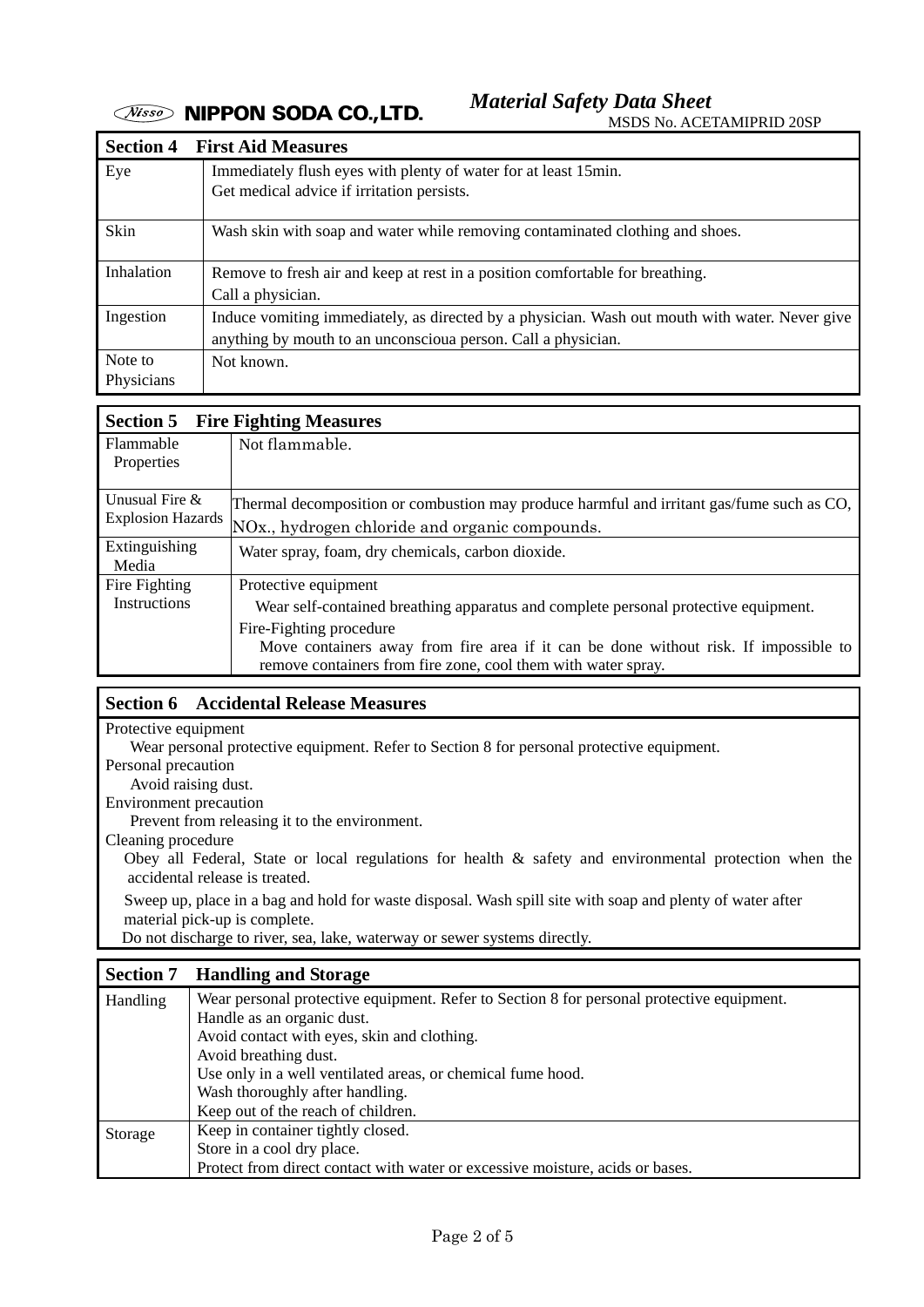Solubility<br>in water Approximately 2 wt/wt%.<br>Solubility<br>in solvent

Flash Point Not applicable. Autoignition

Explosive Limit Lower limit Not available. Upper limit Not applicable.

Solubility

Log Po/w  $\qquad$  Not available.

*<i>Material Safety Data Sheet Material Safety Data Sheet* 

MSDS No. ACETAMIPRID 20SP

| <b>Section 8</b>                                            |                                                                                           | <b>Exposure Control/Personal protection</b>                    |                      |                                                                                   |                                        |  |  |  |  |
|-------------------------------------------------------------|-------------------------------------------------------------------------------------------|----------------------------------------------------------------|----------------------|-----------------------------------------------------------------------------------|----------------------------------------|--|--|--|--|
| Specific Engineering<br>Controls                            |                                                                                           | Use general and/or local exhaust ventilation to control dusts. |                      |                                                                                   |                                        |  |  |  |  |
|                                                             | Personal Protection Equipment                                                             |                                                                |                      |                                                                                   |                                        |  |  |  |  |
| Respiratory                                                 | Appropriate respirator for dust.                                                          | Gloves                                                         |                      | Outside: Polyvinyl chloride, Polyethylene<br>or Rubber.<br>Inside: Cotton, rayon. |                                        |  |  |  |  |
| Eye/Face                                                    | Use safety glasses. If there is a potential<br>to exposure for dust, wear safety goggles. | Footwear                                                       |                      | Working shoes with socks.                                                         |                                        |  |  |  |  |
| Clothing                                                    | Working cloths with long sleeves and long<br>pants.                                       | Others                                                         | None                 |                                                                                   |                                        |  |  |  |  |
| <b>Section 9</b><br><b>Physical and Chemical Properties</b> |                                                                                           |                                                                |                      |                                                                                   |                                        |  |  |  |  |
| Appearance                                                  | Light blue fine powder.                                                                   |                                                                | Odor                 |                                                                                   | Odorless                               |  |  |  |  |
| Density                                                     | Not applicable.                                                                           |                                                                | <b>Bulk Density</b>  |                                                                                   | Ca 0.35 $g/cm^3$ (loose)               |  |  |  |  |
| <b>Melting Point</b>                                        |                                                                                           | Not applicable.                                                | <b>Boiling Point</b> |                                                                                   | Not available.                         |  |  |  |  |
| Vapor Density<br>$(air=1)$                                  |                                                                                           | Not applicable.                                                | Vapor<br>Pressure    |                                                                                   | Not available.                         |  |  |  |  |
| <b>Evaporation Rate</b><br>(Ethyl acetate=1)                |                                                                                           | Not applicable.                                                | pH                   |                                                                                   | 7.0–9.0 at 1 wt/wt% dilution in water. |  |  |  |  |

in solvent

Temp.

Not available.

Not applicable.

| <b>Section 10</b>                            | <b>Stability and Reactivity</b>                                                       |              |                                                     |  |  |  |  |
|----------------------------------------------|---------------------------------------------------------------------------------------|--------------|-----------------------------------------------------|--|--|--|--|
| Chemical                                     | Stable                                                                                |              | If unstable, condition to avoid unstable reaction.  |  |  |  |  |
| Stability                                    |                                                                                       | $\mathbf{x}$ | Stable in normal condution.                         |  |  |  |  |
|                                              | Unstable                                                                              |              |                                                     |  |  |  |  |
| Hazardous                                    | May occur                                                                             |              | If polymerization may occur, condition to avoid it. |  |  |  |  |
| Polymerization                               |                                                                                       | X            |                                                     |  |  |  |  |
|                                              | Will not                                                                              |              |                                                     |  |  |  |  |
|                                              | occur                                                                                 |              |                                                     |  |  |  |  |
| Reactivity                                   | May react with strong oxidizing agents.                                               |              |                                                     |  |  |  |  |
| Incompatible<br>materials                    | Oxidizing agents, strong acids or bases.                                              |              |                                                     |  |  |  |  |
| <b>Hazardous</b><br>Decomposition<br>Product | CO, nitrogen oxides, hydrogen chloride, organic compounds such as aromatic compounds. |              |                                                     |  |  |  |  |
| <b>Others</b>                                | Avoid high temperature.                                                               |              |                                                     |  |  |  |  |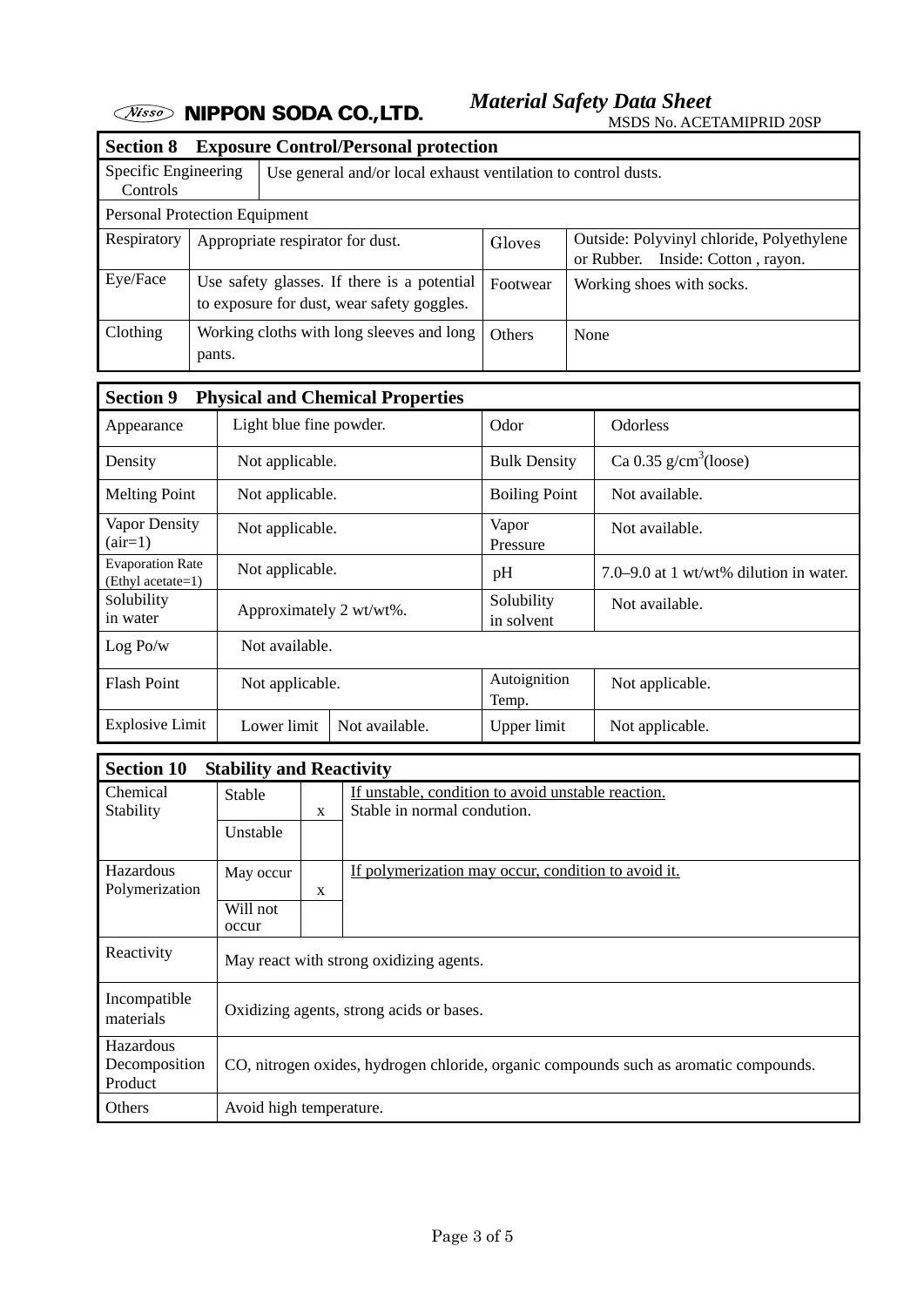|                                                                                                    | <b>Section 11. Toxicological Information</b> |  |                                            |                       | <b>NO. ACLIANIII KID 2001</b>           |  |  |
|----------------------------------------------------------------------------------------------------|----------------------------------------------|--|--------------------------------------------|-----------------------|-----------------------------------------|--|--|
| <b>Effect of Acute Exposure</b>                                                                    |                                              |  |                                            |                       |                                         |  |  |
| <b>Acute Toxicity</b>                                                                              |                                              |  |                                            |                       |                                         |  |  |
| Oral                                                                                               | $LD_{50}(rat)$<br>1065mg/kg(male, female)    |  |                                            |                       |                                         |  |  |
| Dermal                                                                                             | $LD_{50}(rat)$                               |  | $>2000$ mg/kg(male)                        |                       |                                         |  |  |
|                                                                                                    | Inhalation LC50(rat)                         |  | $>3.5$ mg/L(4hr)                           |                       |                                         |  |  |
|                                                                                                    | Subacute Toxicity(as active ingredient)      |  |                                            |                       |                                         |  |  |
|                                                                                                    | 90-days-repeated dose toxicity test.         |  |                                            |                       |                                         |  |  |
|                                                                                                    | NOEL(rat): 12.4mg/kg/day(male),              |  |                                            | 14.6mg/kg/day(female) |                                         |  |  |
| Sensitization                                                                                      |                                              |  |                                            |                       |                                         |  |  |
|                                                                                                    | Non-sensitizing(guinea pig)                  |  |                                            |                       |                                         |  |  |
| Mutagenicity                                                                                       | Ames test:                                   |  |                                            |                       | Chromosomal aberration test:            |  |  |
| (as active                                                                                         | Negative                                     |  |                                            |                       | Positive (in vitro), Negative (in vivo) |  |  |
| ingredient)                                                                                        | UDS test:                                    |  |                                            | Micronucleus test:    |                                         |  |  |
|                                                                                                    | Negative                                     |  |                                            | Negative              |                                         |  |  |
|                                                                                                    | Carcinogenicity : Negative (rat, mouse)      |  |                                            |                       |                                         |  |  |
| (as active                                                                                         | NTP: Not available.                          |  | IARC Monograph: Not available.             |                       | ACGIH Regulated: Not available.         |  |  |
| ingredient)                                                                                        |                                              |  |                                            |                       |                                         |  |  |
| None<br>Others                                                                                     |                                              |  |                                            |                       |                                         |  |  |
| Section12<br><b>Ecological Information</b>                                                         |                                              |  |                                            |                       |                                         |  |  |
| Mobility:                                                                                          |                                              |  |                                            |                       |                                         |  |  |
| Not available                                                                                      |                                              |  |                                            |                       |                                         |  |  |
| Persistence and degradability: (Active ingredient)                                                 |                                              |  |                                            |                       |                                         |  |  |
|                                                                                                    | Bio-degradation : Not readily degradable.    |  |                                            |                       |                                         |  |  |
|                                                                                                    | Degradation in soil : Readily degradable.    |  |                                            |                       |                                         |  |  |
| Bio-accumulative potential:                                                                        |                                              |  |                                            |                       |                                         |  |  |
| No data is available, but the active ingredient is estimated to be low bio-accumulative because of |                                              |  |                                            |                       |                                         |  |  |
| low partition coefficient.                                                                         |                                              |  |                                            |                       |                                         |  |  |
| <b>Ecological Toxicity</b>                                                                         |                                              |  |                                            |                       |                                         |  |  |
| Acute Toxicity to aquatic organisms                                                                |                                              |  |                                            |                       |                                         |  |  |
| Acute Toxicity to Fish<br>$LC_{50}(carp):>100mg/L(96hr)$                                           |                                              |  |                                            |                       |                                         |  |  |
|                                                                                                    | Acute Toxicity to Daphnia                    |  | $EC_{50}$ (daphnia magna) : >159mg/L(48hr) |                       |                                         |  |  |
| Acute Toxicity to Algae<br>$EC_{50}$ (green algae) : >97.8mg/L(72hr)                               |                                              |  |                                            |                       |                                         |  |  |

#### **Section 13 Disposal Considerations**

- 1) Mix the material with sawdust or combustible solvent and burn in a chemical incinerator equipped with an afterburner and scrubber.
- 2) Do not discharge into waterway or sewer systems unless permission has been obtained by the local authority and suitable dilution has been established.
- 3) Contaminated empty containers must be disposed of as chemical waste.
- 4) Obey all Federal, State and local regulations concerning health & safety and environmental protection.